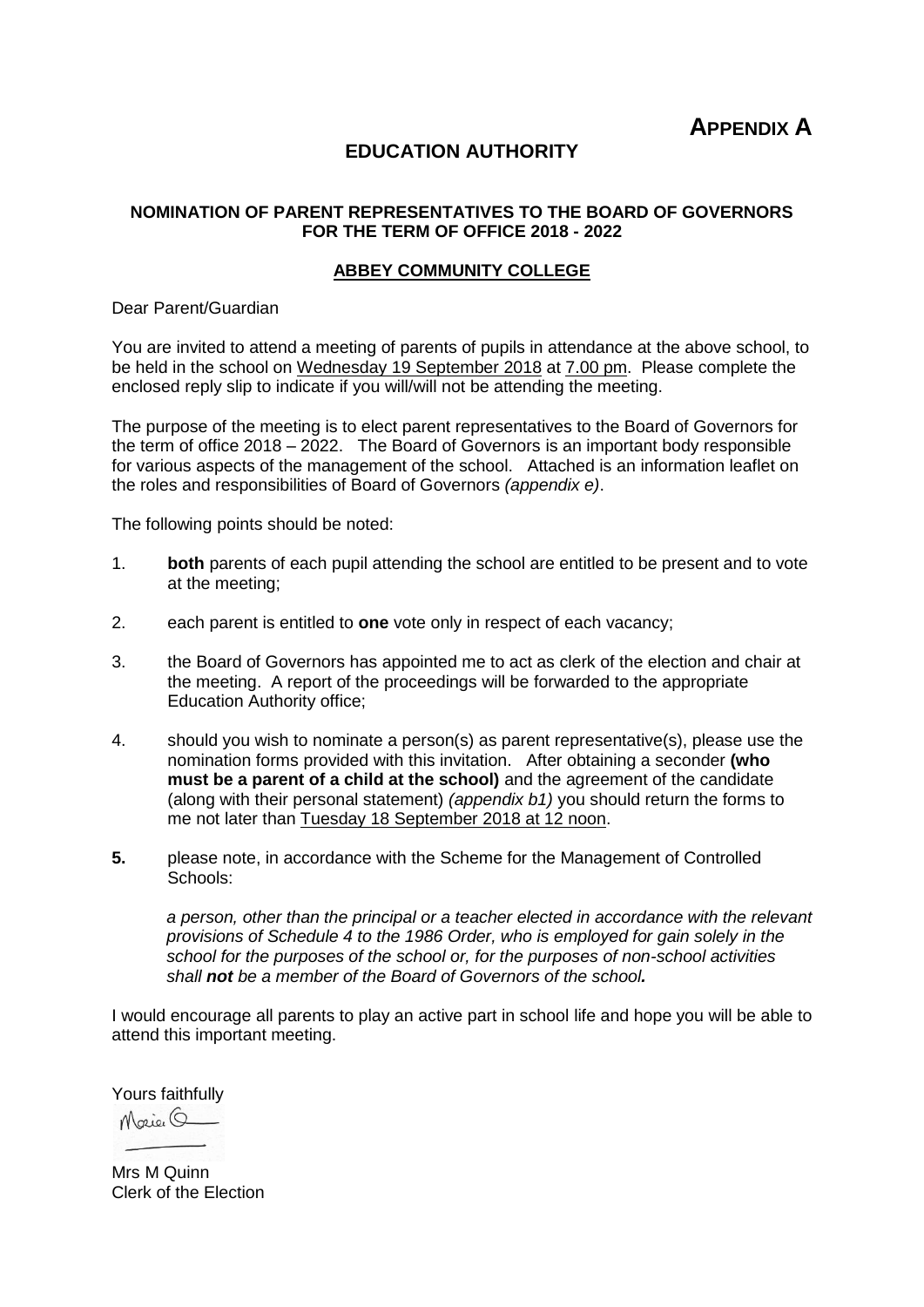# **APPENDIX A1**

## **EDUCATION AUTHORITY**

#### **NOMINATION OF PARENT REPRESENTATIVES TO THE BOARD OF GOVERNORS FOR THE TERM OF OFFICE 2018 - 2022**

### **ABBEY COMMUNITY COLLEGE**

I acknowledge receipt of the invitation to the meeting for the election of parent representatives.

| I / we will be able to attend the meeting     |          | Delete as appropriate           |
|-----------------------------------------------|----------|---------------------------------|
| I / we will not be able to attend the meeting |          |                                 |
| Signed:                                       | (Parent) | Date:                           |
| <b>PLEASE RETURN TO MRS QUINN BY</b>          |          | <b>Monday 17 September 2018</b> |
| Name(s) of Pupil(s):                          |          |                                 |
|                                               |          |                                 |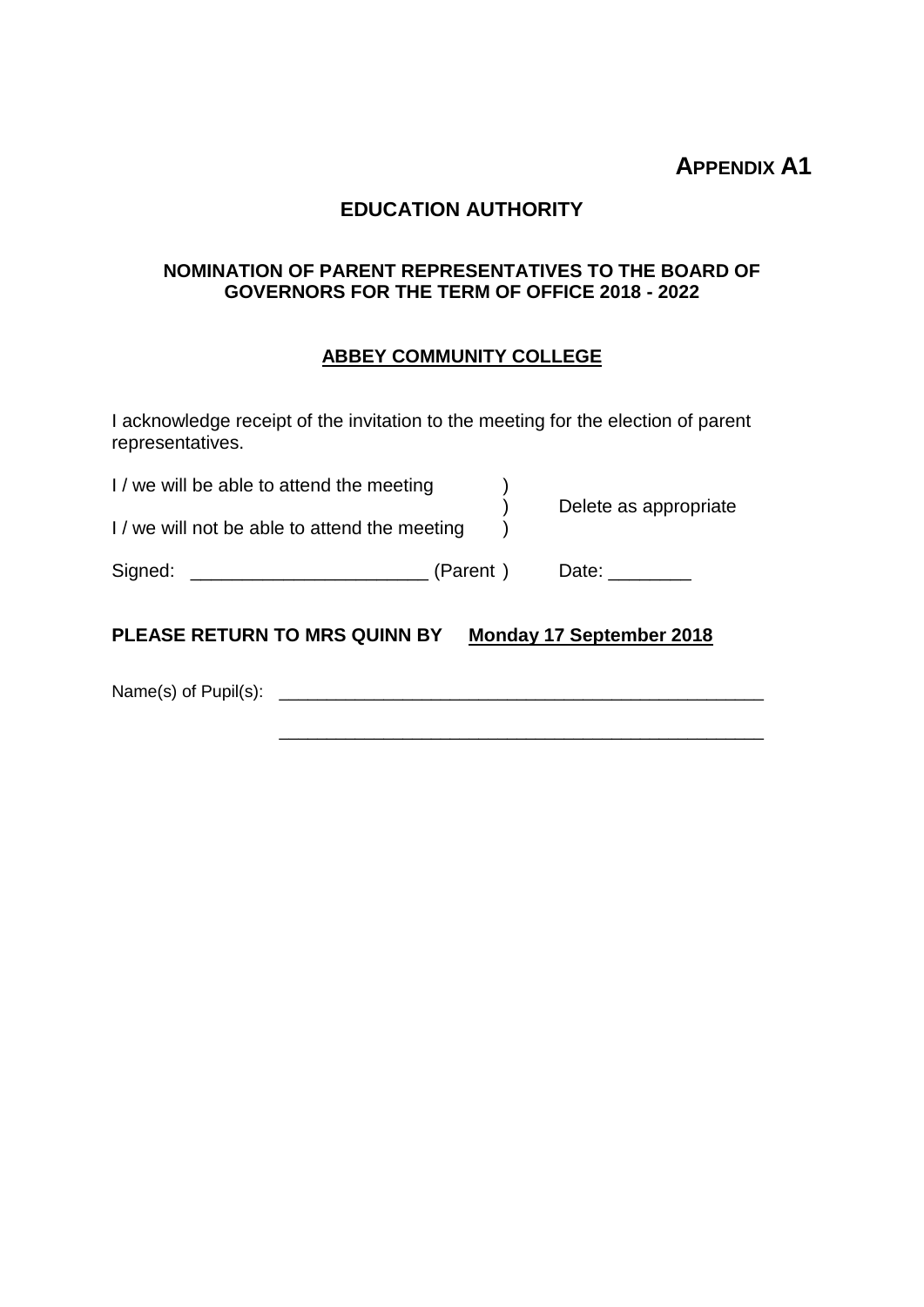**APPENDIX B**

#### **NOMINATION FORM**

### **EDUCATION AUTHORITY**

### **ELECTION OF PARENT REPRESENTATIVES TO THE BOARD OF GOVERNORS FOR THE TERM OF OFFICE 2018 - 2022**

#### **ABBEY COMMUNITY COLLEGE**

|                                                          | representative on the Board of Governors for the term of office $2018 - 2022$ . |                           |
|----------------------------------------------------------|---------------------------------------------------------------------------------|---------------------------|
|                                                          |                                                                                 | Name $(s)$ of pupil $(s)$ |
|                                                          |                                                                                 |                           |
|                                                          |                                                                                 |                           |
|                                                          |                                                                                 |                           |
|                                                          |                                                                                 |                           |
| Signed: ____________________________ (Seconder, Parent)  |                                                                                 |                           |
|                                                          |                                                                                 |                           |
|                                                          |                                                                                 |                           |
|                                                          |                                                                                 |                           |
| I agree to stand for election to the Board of Governors: |                                                                                 |                           |
| Signed: (Nominee)                                        |                                                                                 |                           |
| Date: _______                                            |                                                                                 |                           |
|                                                          |                                                                                 |                           |
|                                                          |                                                                                 |                           |
|                                                          |                                                                                 |                           |

Please return this **Nomination Form** and the **Nominee's personal statement** to Mrs Quinn not later than Tuesday 18 September at 12 noon.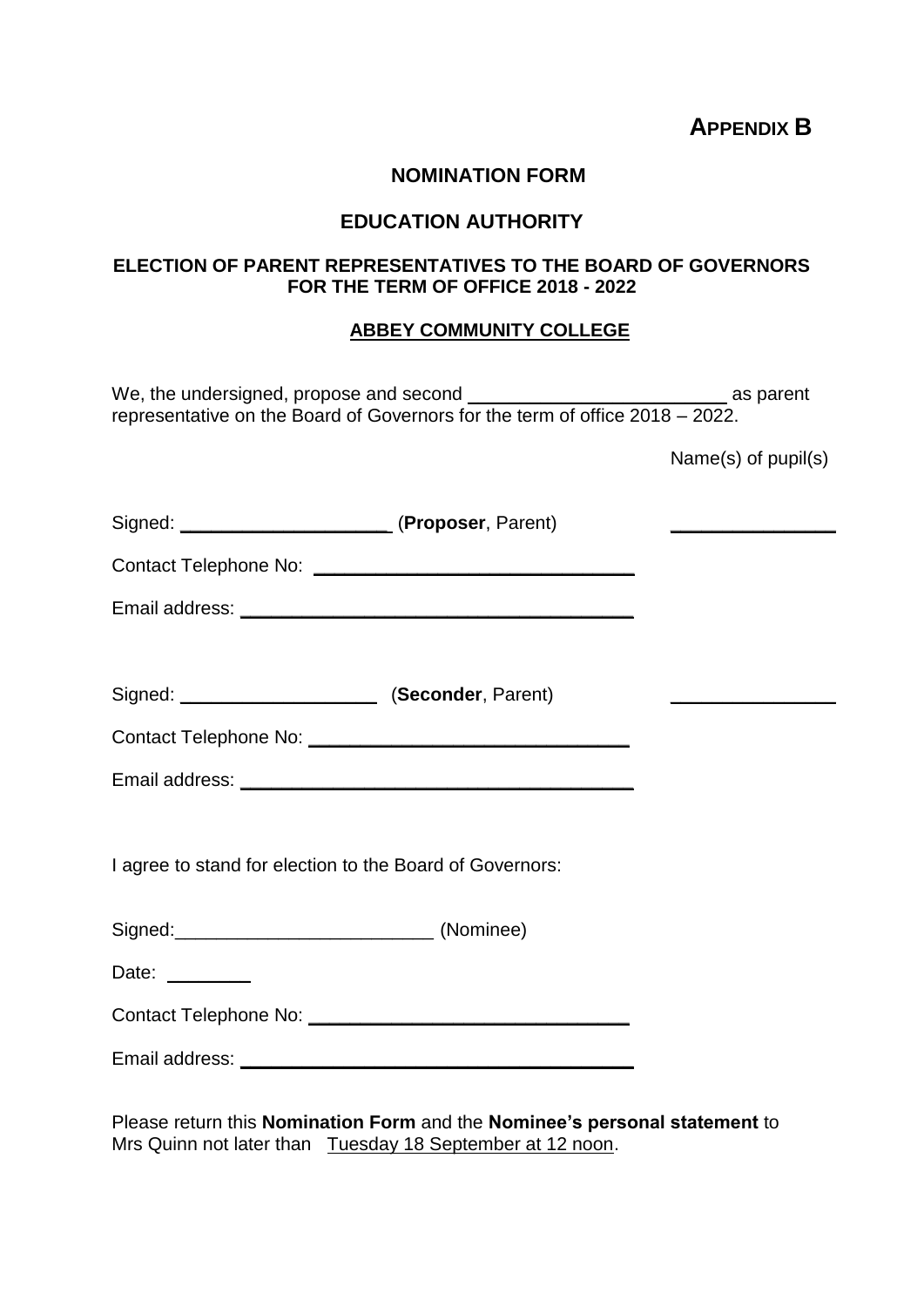# **APPENDIX B1**

# **PARENT NOMINATION – PERSONAL STATEMENT**

# **SKILLS, KNOWLEDGE AND EXPERIENCE**

*Please tell us about your knowledge, skills or experience below. You do not have to complete all the boxes***.**

| <b>General Skills and Experience: e.g. human resource</b>         |
|-------------------------------------------------------------------|
| management and employment issues, planning and direction setting, |
| health & safety, risk management, legal issues.                   |

2. **Financial/Numerical Skills and Experience**: e.g. financial management such as accountancy, budgeting or auditing, the ability to understand and analyse data.

3. **Services for Children and Young People**: e.g. a commitment to improving education for all pupils, working or volunteering with children and young people, involvement with your local community, knowledge or understanding of the education system in Northern Ireland or anything else you feel is relevant.

4. **Other Skills and Experience**: e.g. a willingness to learn and attend training, the ability to work as part of a team and take collective responsibility for decision making, communication skills.

**Tell us briefly why you are interested in becoming a school governor, describe your commitment to the culture, values and ethos of the school.**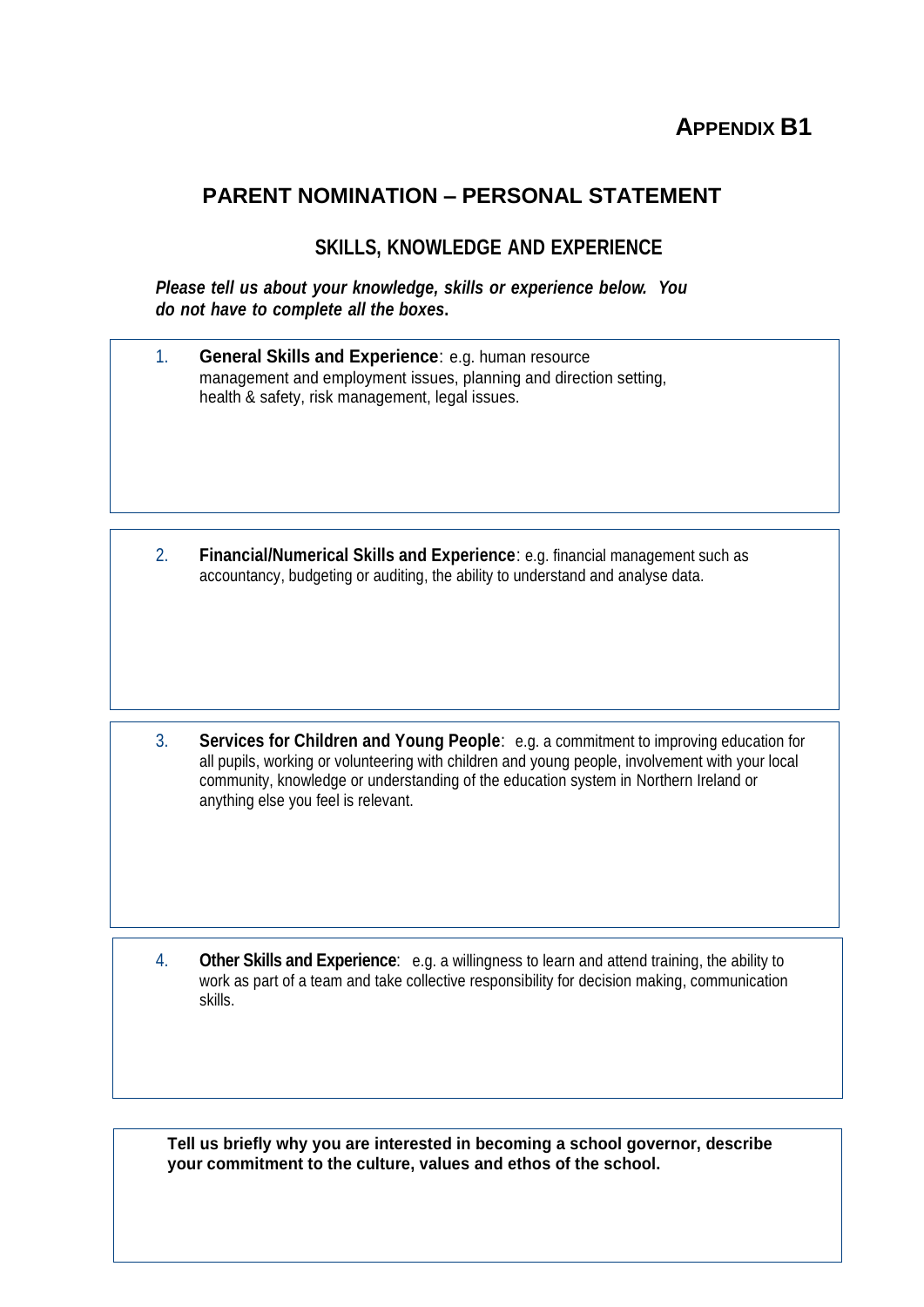# **EDUCATION AUTHORITY**

### **ROLES AND RESPONSIBILITIES OF BOARDS OF GOVERNORS**

The implementation of the Education Reform Order (NI) 1989 increased the responsibilities of boards of governors, and these now cover an extremely wide range of roles and functions. The board of governors is responsible for the implementation of policy decisions covering a wide range of educational and professional issues. The undernoted is by no means an exhaustive listing of the main responsibilities of boards of governors, but is indicative of the main responsibilities and functions to be covered.

The following responsibilities are carried out in conjunction with, and with the approval of the Education Authority:

- **(a) Curriculum** ultimately the board of governors is responsible for ensuring that the statutory curriculum is delivered and that the quality of education provided by the school, including the assistance given to the development of pupils, is satisfactory.
- **(b) Employment** -the Education Authority is the statutory employers of teaching and non-teaching staff. Boards of governors have the primary role to ensure that the normal employment matters are addressed at school level. These include:
	- a) Appointments and Promotions
	- b) Discipline and Grievance Management
	- c) Development of Staff
	- d) Health and Safety
- **(c) Enrolments and Admissions** the board of governors is required to determine the admissions criteria which will be applied by the school in considering applications from parents/guardians, taking into account the communities served by the school.

Additionally, the board of governors may be required to develop a number of strategies to promote the school in order to secure a satisfactory level of admission.

- **(d) Pastoral Care** the board of governors is required to ensure that the individual school policies meet the needs of pupils attending the school. When necessary, it will be the responsibility of the board of governors to ensure that the Discipline Policy is applied and where necessary, the Suspension and Expulsion Scheme applied.
- **(e) Financial Management -** the implementation of the LMS Scheme by the Education Authority devolves to governors' responsibility for the financial management of the school in accordance with procedures and guidelines